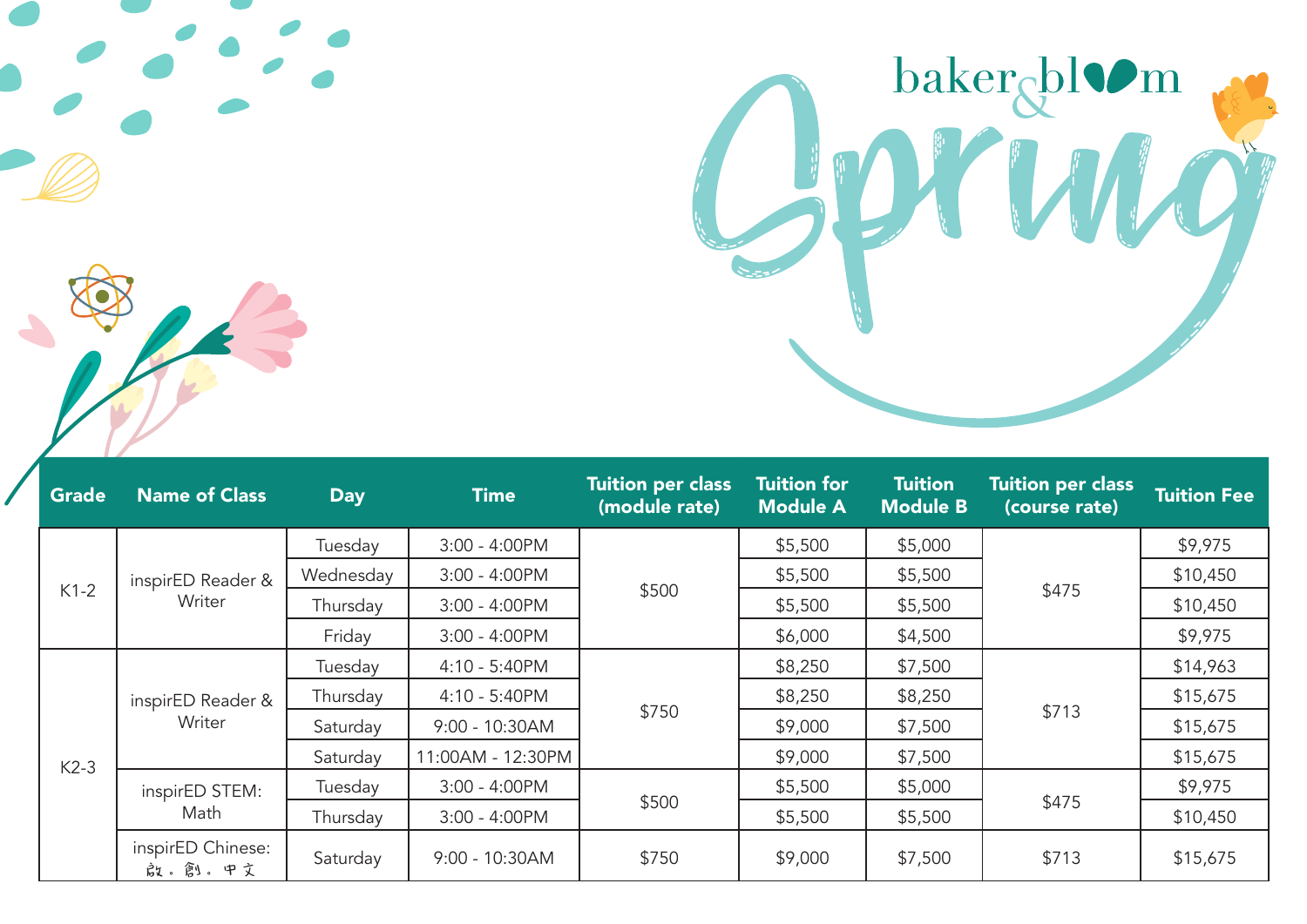| <b>Grade</b> | <b>Name of Class</b>        | <b>Day</b> | <b>Time</b>       | <b>Tuition per class</b><br>(module rate) | <b>Tuition for</b><br><b>Module A</b> | <b>Tuition</b><br><b>Module B</b> | <b>Tuition per class</b><br>(course rate) | <b>Tuition Fee</b> |
|--------------|-----------------------------|------------|-------------------|-------------------------------------------|---------------------------------------|-----------------------------------|-------------------------------------------|--------------------|
|              | inspirED Reader &<br>Writer | Tuesday    | 4:10 - 5:40PM     |                                           | \$9,075                               | \$8,250                           | \$750                                     | \$15,750           |
|              |                             | Wednesday  | 4:10 - 5:40PM     |                                           | \$9,075                               | \$9,075                           |                                           | \$16,500           |
|              |                             | Thursday   | 4:10 - 5:40PM     |                                           | \$9,075                               | \$9,075                           |                                           | \$16,500           |
|              |                             | Friday     | 4:10 - 5:40PM     |                                           | \$9,900                               | \$7,425                           |                                           | \$15,750           |
|              |                             | Saturday   | 9:00 - 10:30AM    |                                           | \$9,900                               | \$8,250                           |                                           | \$16,500           |
| $G1-2$       |                             | Saturday   | 11:00AM - 12:30PM | \$825                                     | \$9,900                               | \$8,250                           |                                           | \$16,500           |
|              |                             | Saturday   | 2:00 - 3:30PM     |                                           | \$9,900                               | \$8,250                           |                                           | \$16,500           |
|              |                             | Saturday   | 4:00 - 5:30PM     |                                           | \$9,900                               | \$8,250                           |                                           | \$16,500           |
|              | inspirED STEM:<br>Coding    | Wednesday  | 4:30 - 6:00PM     |                                           | \$9,075                               | \$9,075                           |                                           | \$16,500           |
|              | inspirED Chinese:<br>啟。創。中文 | Saturday   | 11:00AM - 12:30PM |                                           | \$9,900                               | \$8,250                           |                                           | \$16,500           |
|              | inspirED Reader &<br>Writer | Tuesday    | 4:10 - 5:40PM     | \$825                                     | \$9,075                               | \$8,250                           | \$750                                     | \$15,750           |
|              |                             | Tuesday    | $5:45 - 7:15$ PM  |                                           | \$9,075                               | \$8,250                           |                                           | \$15,750           |
|              |                             | Wednesday  | 4:10 - 5:40PM     |                                           | \$9,075                               | \$9,075                           |                                           | \$16,500           |
| $G3-4$       |                             | Thursday   | 4:10 - 5:40 PM    |                                           | \$9,075                               | \$9,075                           |                                           | \$16,500           |
|              |                             | Friday     | 4:10 - 5:40PM     |                                           | \$9,900                               | \$7,425                           |                                           | \$15,750           |
|              |                             | Saturday   | 9:00 - 10:30AM    |                                           | \$9,900                               | \$8,250                           |                                           | \$16,500           |
|              |                             | Saturday   | 11:00AM - 12:30PM |                                           | \$9,900                               | \$8,250                           |                                           | \$16,500           |
|              |                             | Saturday   | 2:00 - 3:30PM     |                                           | \$9,900                               | \$8,250                           |                                           | \$16,500           |
|              |                             | Saturday   | 4:00 - 5:30PM     |                                           | \$9,900                               | \$8,250                           |                                           | \$16,500           |
|              | <b>Creative Writing</b>     | Thursday   | $5:45 - 7:15PM$   |                                           | \$9,075                               | \$9,075                           |                                           | \$16,500           |
|              |                             | Friday     | $5:45 - 7:15$ PM  |                                           | \$9,900                               | \$7,425                           |                                           | \$15,750           |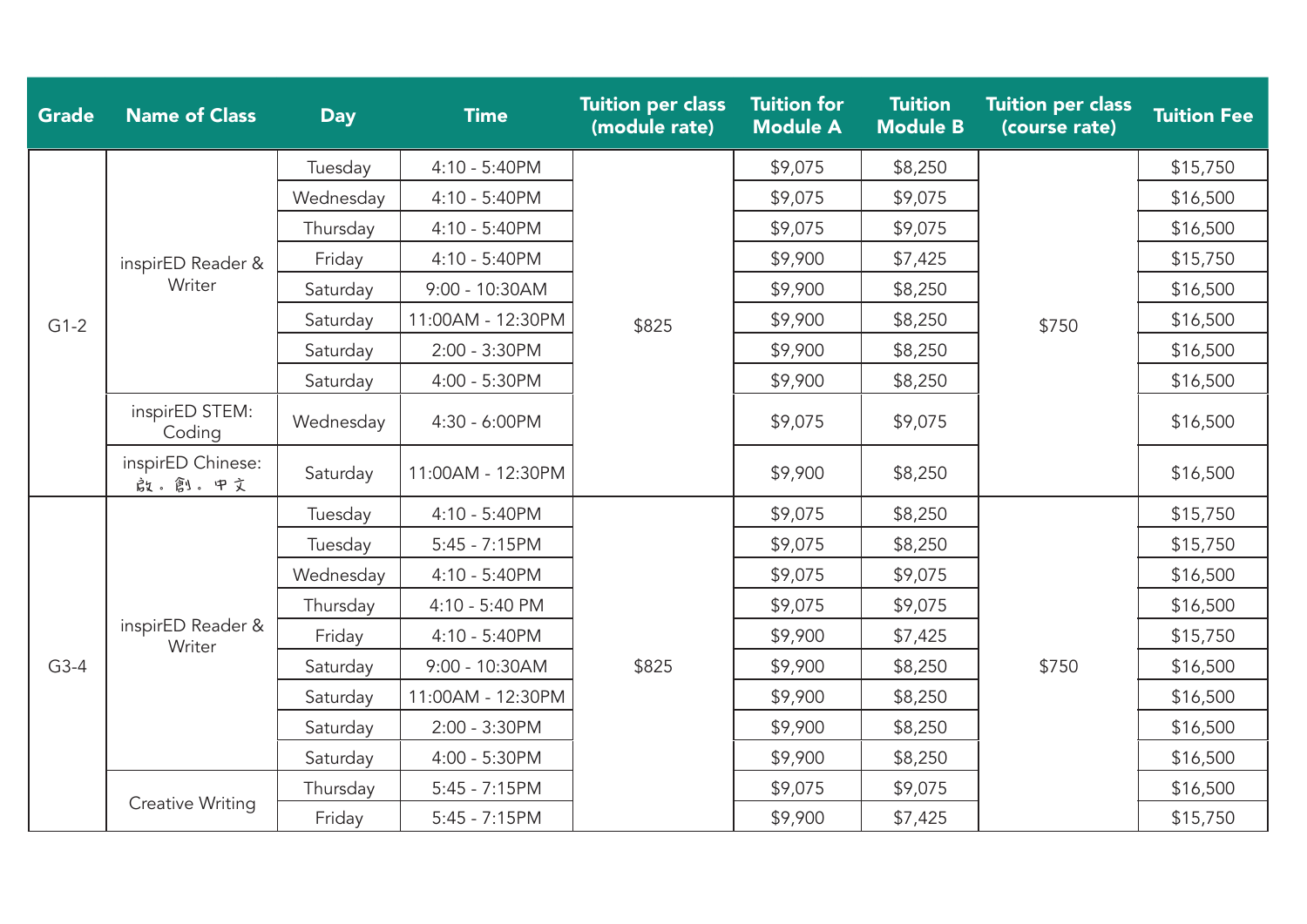| <b>Grade</b> | <b>Name of Class</b>        | <b>Day</b> | <b>Time</b>       | <b>Tuition per class</b><br>(module rate) | <b>Tuition for</b><br><b>Module A</b> | <b>Tuition</b><br><b>Module B</b> | <b>Tuition per class</b><br>(course rate) | <b>Tuition Fee</b> |
|--------------|-----------------------------|------------|-------------------|-------------------------------------------|---------------------------------------|-----------------------------------|-------------------------------------------|--------------------|
| $G5-6$       | inspirED Reader &<br>Writer | Tuesday    | 4:10 - 5:40PM     |                                           | \$9,075                               | \$8,250                           |                                           | \$15,750           |
|              |                             | Tuesday    | $5:45 - 7:15PM$   |                                           | \$9,075                               | \$8,250                           | \$750                                     | \$15,750           |
|              |                             | Wednesday  | 4:10 - 5:40PM     |                                           | \$9,075                               | \$9,075                           |                                           | \$16,500           |
|              |                             | Thursday   | 4:10 - 5:40PM     |                                           | \$9,075                               | \$9,075                           |                                           | \$16,500           |
|              |                             | Friday     | 4:10 - 5:40PM     |                                           | \$9,900                               | \$7,425                           |                                           | \$15,750           |
|              |                             | Saturday   | 9:00 - 10:30AM    | \$825                                     | \$9,900                               | \$8,250                           |                                           | \$16,500           |
|              |                             | Saturday   | 11:00AM - 12:30PM |                                           | \$9,900                               | \$8,250                           |                                           | \$16,500           |
|              |                             | Saturday   | 2:00 - 3:30PM     |                                           | \$9,900                               | \$8,250                           |                                           | \$16,500           |
|              | Creative Writing            | Wednesday  | $5:45 - 7:15PM$   |                                           | \$9,075                               | \$9,075                           |                                           | \$16,500           |
|              |                             | Thursday   | $5:45 - 7:15PM$   |                                           | \$9,075                               | \$9,075                           |                                           | \$16,500           |
|              |                             | Friday     | $5:45 - 7:15PM$   |                                           | \$9,900                               | \$7,425                           |                                           | \$15,750           |
|              |                             | Saturday   | 4:30 - 6:00PM     |                                           | \$9,900                               | \$8,250                           |                                           | \$16,500           |
|              | Academic Writing            | Tuesday    | 5:00 - 6:30PM     |                                           | \$9,900                               | \$9,000                           |                                           | \$17,325           |
| $G7-8$       |                             | Thursday   | 4:10 - 5:40PM     | \$900                                     | \$9,900                               | \$9,900                           |                                           | \$18,150           |
|              |                             | Saturday   | 9:00 - 10:30AM    |                                           | \$10,800                              | \$9,000                           | \$825                                     | \$18,150           |
|              |                             | Saturday   | 2:00 - 3:30PM     |                                           | \$10,800                              | \$9,000                           |                                           | \$18,150           |
| G9-10        | Academic Writing            | Wednesday  | 4:10 - 5:40PM     |                                           | \$10,800                              | \$9,000                           |                                           | \$18,150           |
|              |                             | Saturday   | 11:00AM - 12:30PM |                                           | \$9,900                               | \$9,900                           |                                           | \$18,150           |